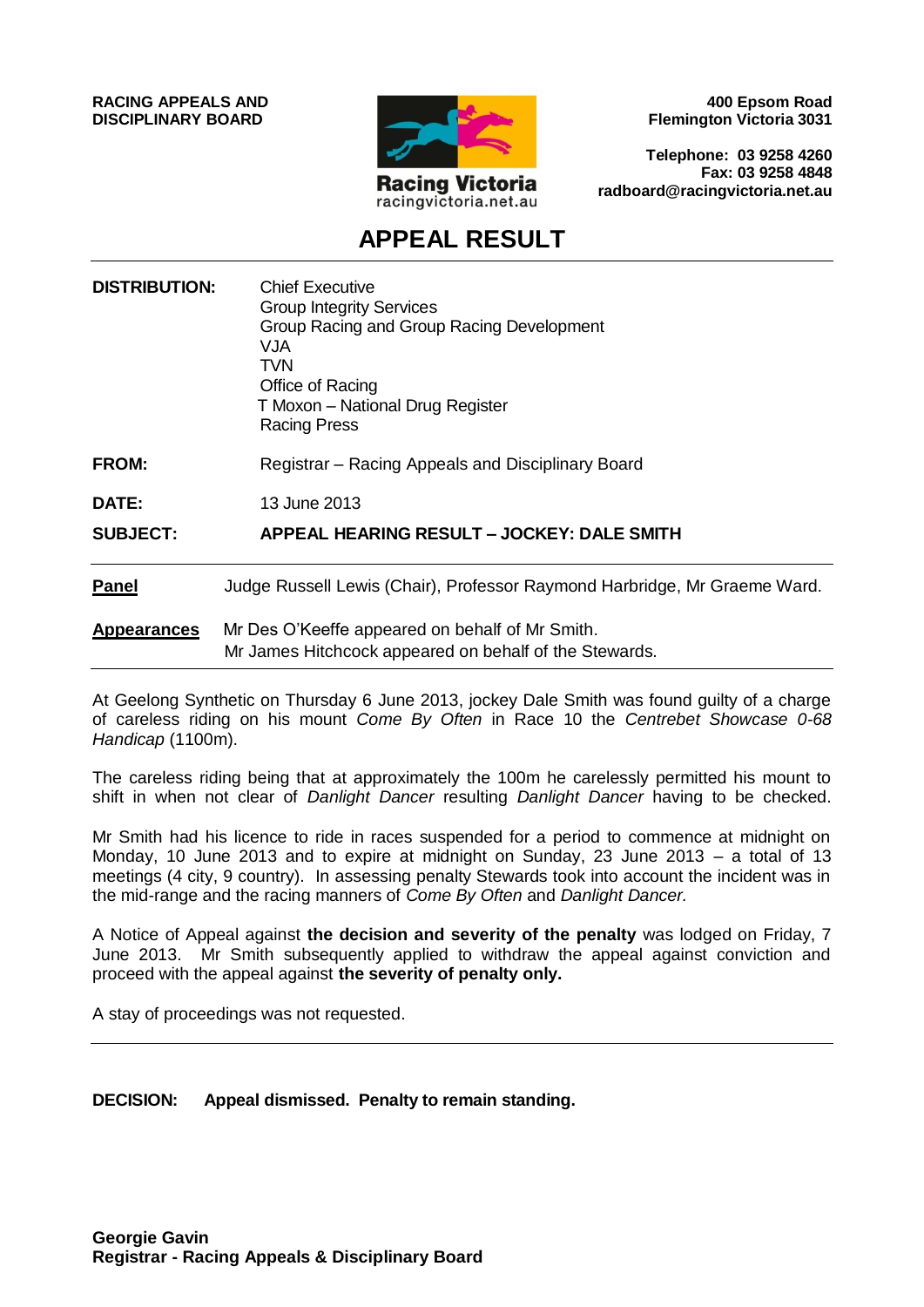# **TRANSCRIPT OF PROCEEDINGS**

#### **RACING APPEALS AND DISCIPLINARY BOARD**

 $\mathcal{L}_\text{max}$  , and the contribution of the contribution of the contribution of the contribution of the contribution of the contribution of the contribution of the contribution of the contribution of the contribution of t

**HIS HONOUR JUDGE R.P.L. LEWIS, Chairman PROF R. HARBRIDGE MR G. WARD**

#### **EXTRACT OF PROCEEDINGS**

**DECISION**

### **IN THE MATTER OF THE CENTREBET SHOWCASE 0-68 HANDICAP OVER 1100 METRES AT GEELONG ON 6/6/13**

**JOCKEY: DALE SMITH**

#### **MELBOURNE**

#### **THURSDAY, 13 JUNE 2013**

MR J. HITCHCOCK appeared on behalf of the RVL Stewards

MR D. O'KEEFFE appeared on behalf of Mr D. Smith